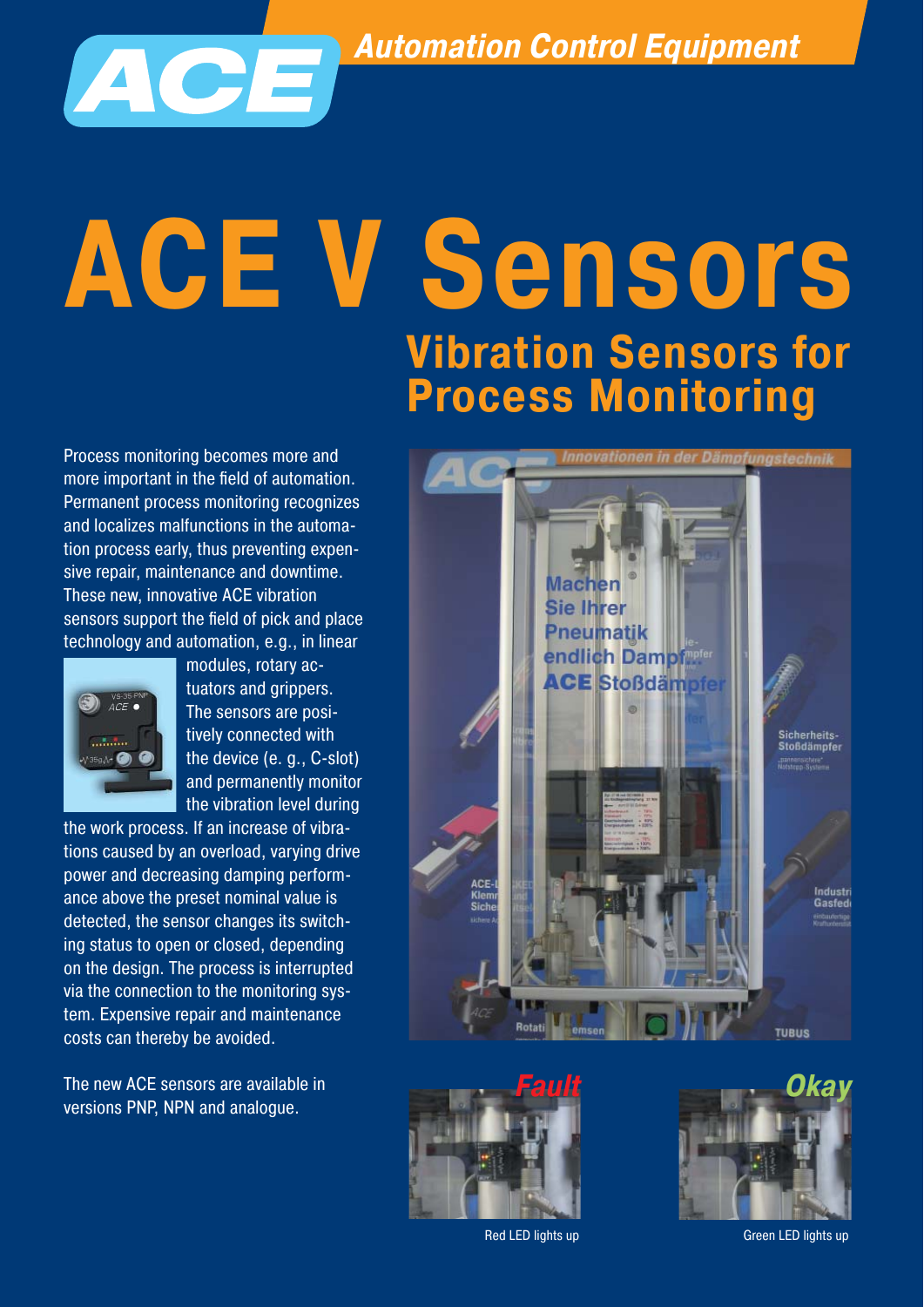

Adaptor for C-Slot Fitting and two mounting screws M3 included with the sensor



1 Not applicable for analogue version.

### **Type: VS-35-A**





Mounting in C-slot 90° to measuring direction



Analogue 0 – 35 g (~270 mV/g) Measuring range: 35 g Power supply: 15 – 30 VDC ON Output voltage: 0 – 10 VDC Max output current: 5 mA Environmental protection degree: IP 67 Polarity reversal protection: yes Operating temperature range: -10° C to + 70 °C



**Type: VS-35-PNP**





Mounting in C-slot 90° to measuring direction



PNP switching (ten-stage adjustable) Measuring range: 35 g Power supply: 12 – 30 VDC Max switching current: 0,2 A Voltage drop: max. 2 V Environmental protection degree: IP 67 Polarity reversal protection: yes Operating temperature range: -10° C to + 70 °C

Mounting in C-slot parallel to measuring direction

**Type: VS-35-NPN**





Mounting in C-slot 90° to measuring direction



NPN switching (ten-stage adjustable) Measuring range: 35 g Power supply: 12 – 30 VDC Max switching current: 0,2 A Voltage drop: max. 2 V Environmental protection degree: IP 67 Polarity reversal protection: yes Operating temperature range: -10° C to + 70 °C



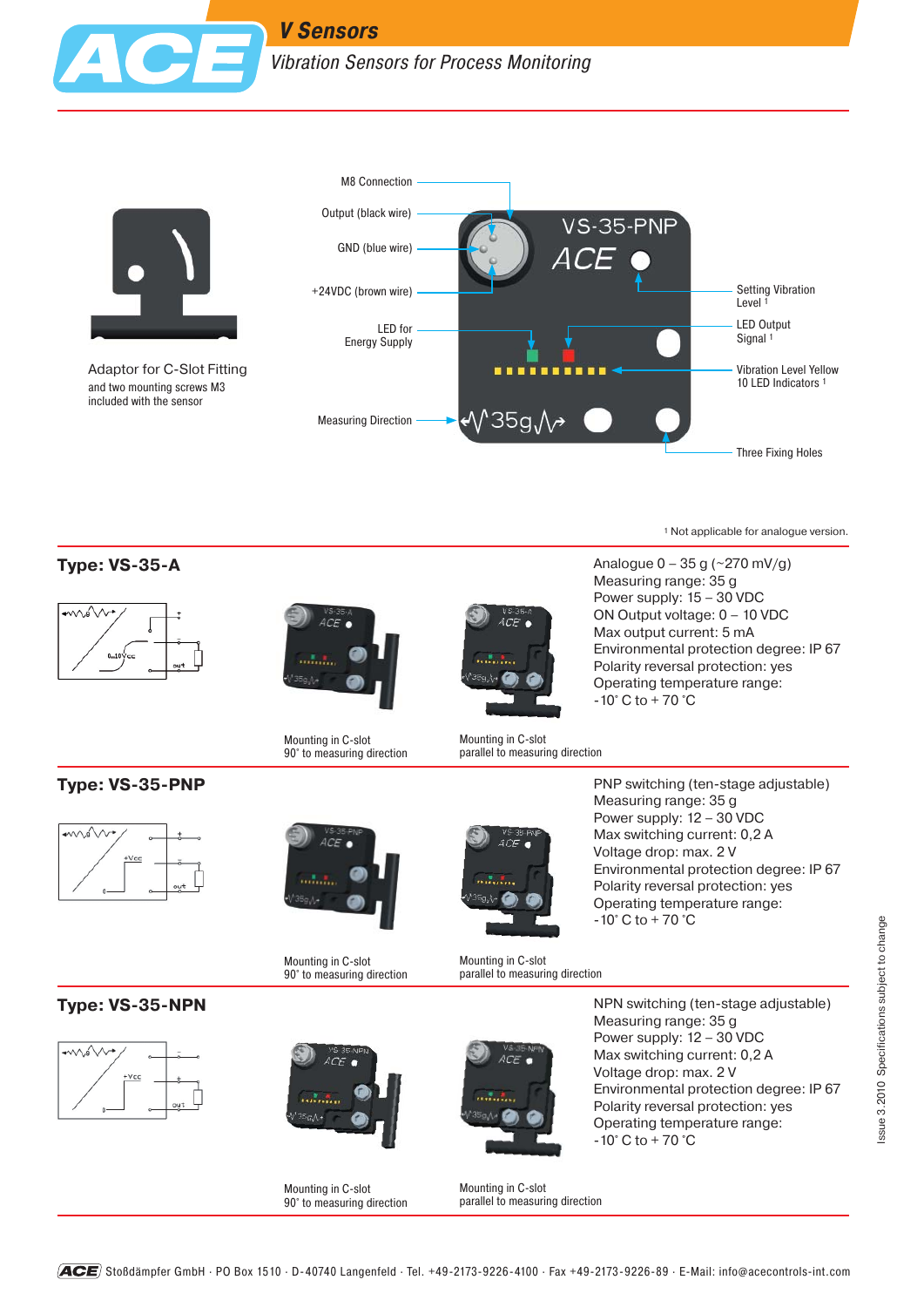

# *V Sensors*

*Vibration Sensors for Process Monitoring*

#### **Dimensions**



#### **Mounting in C-slot, Parallel to Measuring Direction Mounting in C-slot, 90° to Measuring Direction**











Two screws M3 DIN EN ISO 4762 Two screws M3 DIN EN ISO 4762